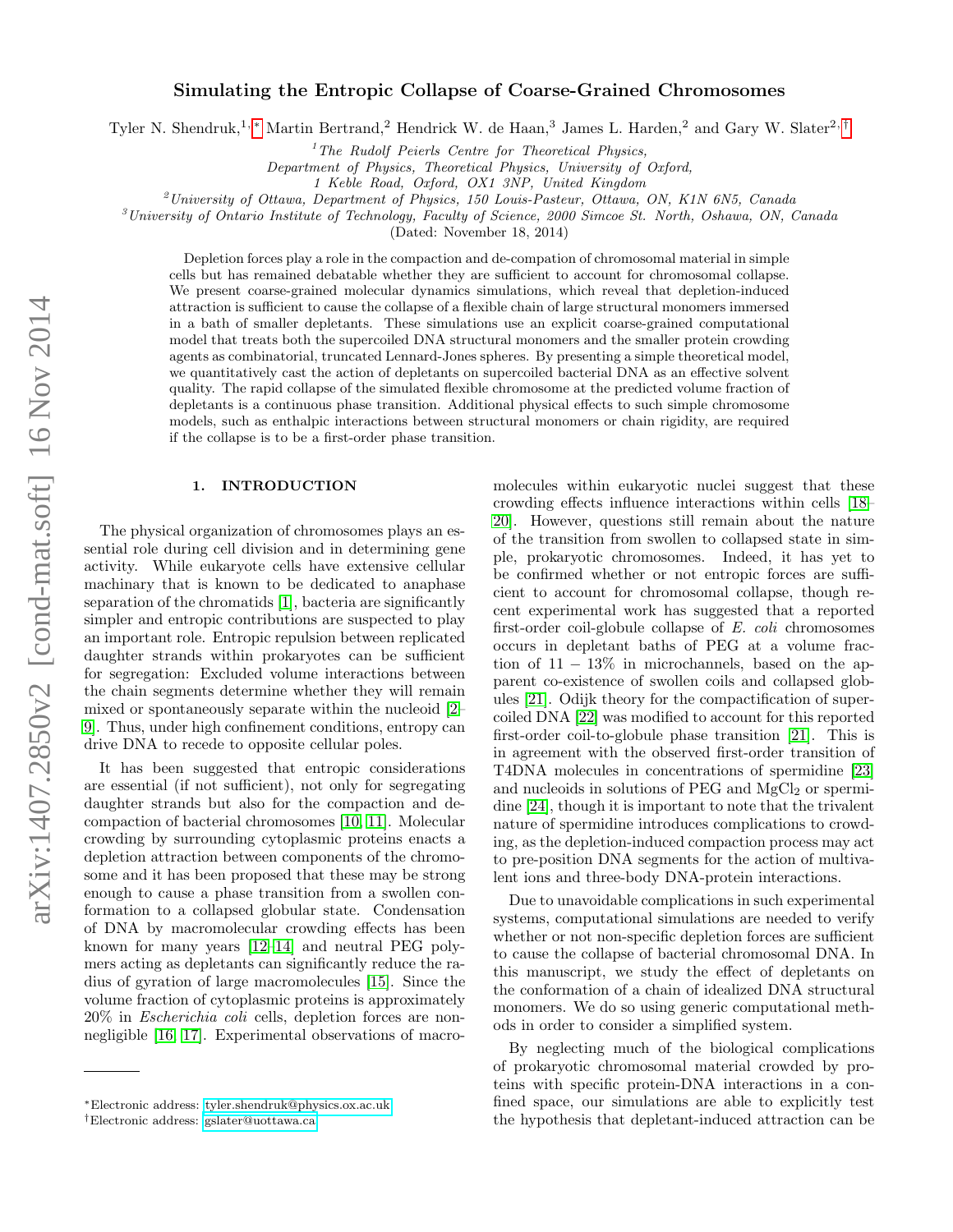sufficient to cause the collapse of bacterial chromosomes from a swollen state to a globular state [\[21\]](#page-9-10). Our results demonstrate that the presence of smaller depletants is indeed sufficient to cause the collapse of a chain of freely joined spherical structural monomers (as a model chromosome) in the absence of confinement. We stress that our simulations show that this model is sufficient to account for a continuous coil-to-globule transition but does not produce a first-order phase transition, as suggested by the in vitro experiments of Pelletier et. al. [\[21\]](#page-9-10). While it should be noted that these experiments were not performed under physiological conditions but rather in microfluidic environments, the presumption that structural monomers are akin to freely jointed excluded-volume spheres in an inert bath of depletants requires reconsideration in light of our results. Additional complications must be accounted for. Physical forces such as electrostatic, dielectrophoretic, hydrophobic and chain stiffness may all play a role. In addition, there is strong evidence that DNA supercoiling facilitates compactification [\[25\]](#page-9-14) and it is well-known that RNA polymerase and several DNA-associated proteins are localized within nucleoids. These include both small nucleoid-associated (or histonelike) proteins [\[26,](#page-9-15) [27\]](#page-9-16) and structural-maintenance-ofchromosomes (SMC) complexes [\[28,](#page-9-17) [29\]](#page-9-18). Such specific interactions mediated by nucleoid-associated proteins are likely crucial for the formation of mesoscale chromosomal structure [\[30,](#page-9-19) [31\]](#page-9-20). While our coarse-grained approach is not able to determine which of these mechanisms change the nature of the compaction process, we present strong evidence that entropic effects cannot be solely responsible and that specific biological interactions must be included in coarse-grained models of chromosome condensation. However, depletion effects undoubtedly occur in crowded systems such as in the cell, and it seems likely that depletion-induced compactification, even if continuous in nature, facilitates the action of other enthalpic interactions between DNA and proteins.

Furthermore, this work quantitatively maps the collapse-behaviour onto the language of solvent quality, through a simplified Flory theory. We demonstrate that conceptually simple models for depletion-induced interactions accurately predict the effective solvent quality for sufficiently large ratios of DNA structural monomers to protein depletants. In this way, theoretical curves of the coil-globule order parameter exhibiting the same continuous coil-globule collapse agree well with the coarsegrained simulations. Expressing the effect of the depletants as an effective solvent quality suggests that a firstorder coil-globule collapse requires smaller three-body interactions, which may be possible by including additional physical effects such as enthalpic protein interactions, chain rigidity or prescribed interactions between structural monomers.



<span id="page-1-0"></span>FIG. 1: The coarse-grained model of bacterial chromosomal DNA after Jun and Wright [\[5\]](#page-9-21). Structural monomers of supercoiled plectonemes of DNA are locally stabilized to form a crosslinked gel by various nucleoid-associated proteins. The chromosome is considered to be a linear chain of structural monomers. Surrounding proteins act as molecular crowding agents that can lead to collapse to a condensed state.

### 2. SIMULATION METHODS

Throughout this study, we will consider a coarsegrained model of bacterial chromosomes. This imparts simplicity but also allows our conclusions to be generally applicable to the action of depletants on large biomolecules. Here, each chromosome is viewed as a linear, freely jointed chain of DNA structural monomers (SMs). Structural monomers have also been referred to as "structural units" [\[5,](#page-9-21) [21\]](#page-9-10) and "compacted domains" [\[4\]](#page-9-22) in the literature. Each structural monomer is a distinct topological domain of supercoiled plectonemes [\[32\]](#page-9-23) that is stabilized by crosslinking via nucleoid-associated proteins (Fig. [1\)](#page-1-0) [\[5,](#page-9-21) [31,](#page-9-20) [33\]](#page-9-24). It is likely that many different SMC proteins [\[21,](#page-9-10) [31,](#page-9-20) [34,](#page-9-25) [35\]](#page-9-26) crosslink each structural monomer. The chromosome separates into a dense protein-poor nucleoid of structural monomers and an exterior of protein-rich cytoplasm [\[36,](#page-9-27) [37\]](#page-9-28). Each structural monomer is thus modelled as a spherical monomer of radius  $R_{\text{SM}}$  (volume  $V_{\text{SM}} \sim R_{\text{SM}}^3$ ) that sterically excludes all non-nucleoid-associated proteins from entering its interior.

Both the structural monomers and the cytoplasmic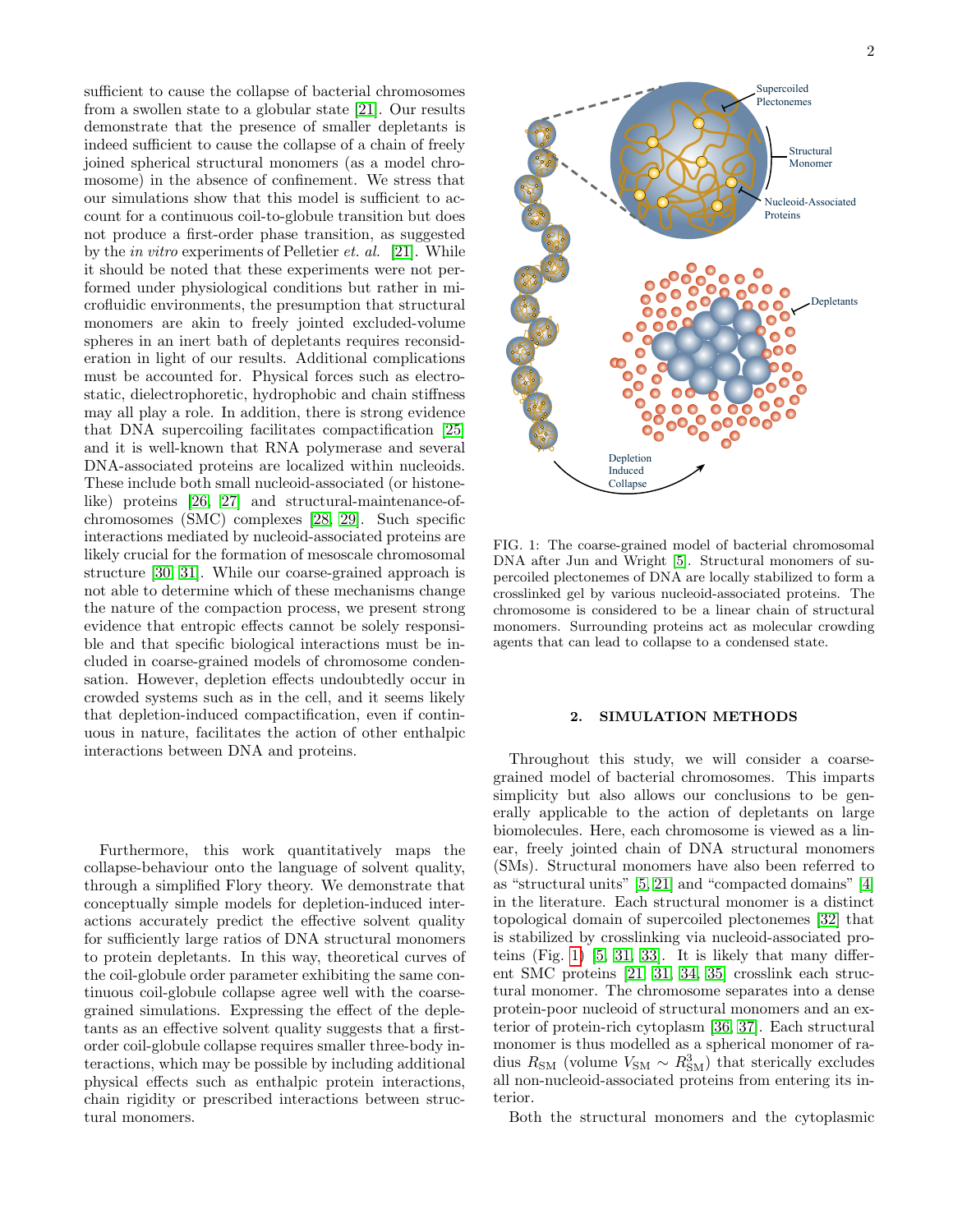protein depletants are modelled as inert, hard spherical particles. Our coarse-grained simulations consist of representing DNA structural monomers and many smaller depletants as hard spheres diffusing within an implicit Langevin solvent. The solvent is included solely in a statistical manner by replacing the explicit fluid with drag and Brownian forces. The hard spheres are modelled as truncated Lennard-Jones beads, which are purely repulsive radial combinatorial Weeks-Chandler-Andersen (WCA) potentials

$$
U = \begin{cases} 4\varepsilon_{ij} \left[ \left( \frac{\sigma_{ij}}{r_{ij}} \right)^{12} - \left( \frac{\sigma_{ij}}{r_{ij}} \right)^6 \right] + \varepsilon_{ij} & r_{ij} < r_{ij}^{\text{cut}} \\ 0 & r_{ij} \ge r_{ij}^{\text{cut}}, \end{cases}
$$
 (1)

where  $r_{ij}$  is the centre-to-centre separation between particles i and j,  $\varepsilon_{ij}$  is the depth of the potential well,  $\sigma_{ij} = R_i + R_j$  is the effective size of the pair of particles, and  $r_{ij}^{\text{cut}} = 2^{1/6} \sigma_{ij}$  is the cutoff radius. The energy and length scale units of these simulations are denoted  $\varepsilon$  and σ. We set  $\varepsilon_{ij} = 1\varepsilon = k_{\text{B}}T$  regardless of whether *i* and *j* are both colloids, both depletants or a colloid/depletant pair, reflecting the nonspecific nature of such systems. Depletants are assigned a size of  $R_{\text{dep}} = 0.5\sigma$  and structural monomers of sizes  $R_{SM} = \{1.5, 2, 2.5\} \sigma$  are considered throughout. Although  $R_{\rm SM}$  and  $R_{\rm dep}$  are the sizes used in Eq. [\(1\)](#page-2-0), the statistical effective size of the structural monomers must determined from the second virial coefficient. One can numerically calculate that, in the absence of depletants, the structural monomers have a statistical effective size of  $R'_{\rm SM} = 1.0174 R_{\rm SM}$  [\[38\]](#page-9-29).

It is important to note that the detailed choices made in the WCA potential are essential. When the system of structural monomers and depletants interact via the combinatorial-WCA model, the depletant-induced pair potential between structural monomers is deeper than for hard spheres. This is because the WCA repulsion potential rises continuously, rather than discontinuously jumping to infinity, allowing the centre-to-centre separation to be less than  $2R_{SM}$  and decreasing the excluded volume that the depletants cannot occupy. This in turn increases the osmotic pressure and deepens the attractive well depth. Elsewhere [\[38\]](#page-9-29), we have shown that the net pair potential can be predicted by summing the combinatorial-WCA interaction and the depletantinduced component as modelled by Morphometric Thermodynamics (MT) [\[39–](#page-9-30)[41\]](#page-10-0). Here, we use the Rosenfeld functionals in the MT model [\[40,](#page-10-1) [42\]](#page-10-2) and allow the resulting pair potential to extend to smaller separations than the contact point between two monomers and employ the statistical size of the structural monomers  $R'_{\rm SM}$ . From this model, the second virial coefficient can be calculated for an ensemble of structural monomers in an implicit depletant bath [\[38\]](#page-9-29). The approximation is a correction to the constant hard-sphere value  $4V'_{\text{SM}}$ , while the third virial coefficient is assumed to be adequately approximated as the hard-sphere value of  $10V'^{2}_{SM}$  because depletant-induced interactions are non-additive.

This coarse-grained simulation method and the corresponding theoretical model will now be used to study the behaviour of chromosomes in a bath of inert depletant proteins and test whether depletant-induced attraction is sufficient to cause the collapse of bacterial chromosomes to a globular state. Since a typical bacteria chromosome consists of  $\sim$  4.6 million base pairs (E. coli), each structural monomer contains  $\sim$  300 kbp. The physical size of structural monomers has been estimated as low as 80 nm [\[43\]](#page-10-3) and as high as 440 nm [\[21\]](#page-9-10), with many estimates falling between [\[5,](#page-9-21) [18,](#page-9-8) [44\]](#page-10-4). Experimental measurements [\[21\]](#page-9-10) suggest that the lower bound estimate for the number of structural monomers is  $N_{\rm SM} \approx 16$  and in this study we simulate chains of  $N_{\rm SM}$  = 15 monomers. In the coarse-grained simulations, structural monomers are polymerized into a chain via FENE springs [\[45\]](#page-10-5).

<span id="page-2-0"></span>We consider three ratios between the size of the structural monomers and of the depletants:  $R_{\rm SM}/R_{\rm dep}$  = {3, 4, 5}. Typical proteins would produce more realistic size ratios in the range  $R_{\rm SM}/R_{\rm dep} \approx 20 - 100$ . However, the division of time scales required to produce sufficient statistics for the structural monomers and yet resolve interactions between depletants becomes computationally severe as  $R_{\rm SM}/R_{\rm dep}$  becomes larger and such ratios are not computationally feasible. As we shall see, depletion effects are weaker for near-unity ratios (though not as weak as previously thought [\[46\]](#page-10-6)) and so coil-globule collapse at such small size ratios implies that collapse will occur at larger ratios, though we leave confirmation to future studies, which may utilize simulations in which depletion effects are included implicitly.

Every simulation data point reported here is an average of three simulations that each ran for  $5 \times 10^7$  timesteps after a short warm-up period. In order to minimize finite size effects, which are generally known to play an important role in phase transitions, periodic boundary conditions were implemented on control volumes of  $V_{\rm sys} = \{30^3, 40^3, 60^3\} \sigma^3$  for  $R_{\rm SM} = \{1.5, 2, 2.5\} \sigma$ , respectively. This required  $N_{\text{dep}}$  as large as 294801 in order to achieve a maximum volume fraction of  $\phi_{\text{dep}} = 0.45$ . It should be stressed that chromosomal systems are naturally confined and depletion effects in the presence of confining walls may play a significant role in determining in vivo conformation [\[47\]](#page-10-7).

#### 3. DEPLETION-INDUCED POLYMER COLLAPSE

### 3.1. From Swollen to Collapsed State

For model chromosome chains in the absence of depletant proteins and confinement, excluded volume interactions between structural monomers swell the polymer to a radius of gyration greater than the ideal value of  $R_{\rm g} \approx 6^{-1/2} R'_{\rm SM} N_{\rm SM}^{1/2}$ . Qualitatively, we expect the free solution radius of gyration  $R_{\rm g}$  to decrease as the volume fraction of depletants  $\phi_{\text{dep}}$  is increased because the entropic forces increase. Indeed, Fig. [2](#page-3-0) demonstrates that as the number of depletants is increased, the sim-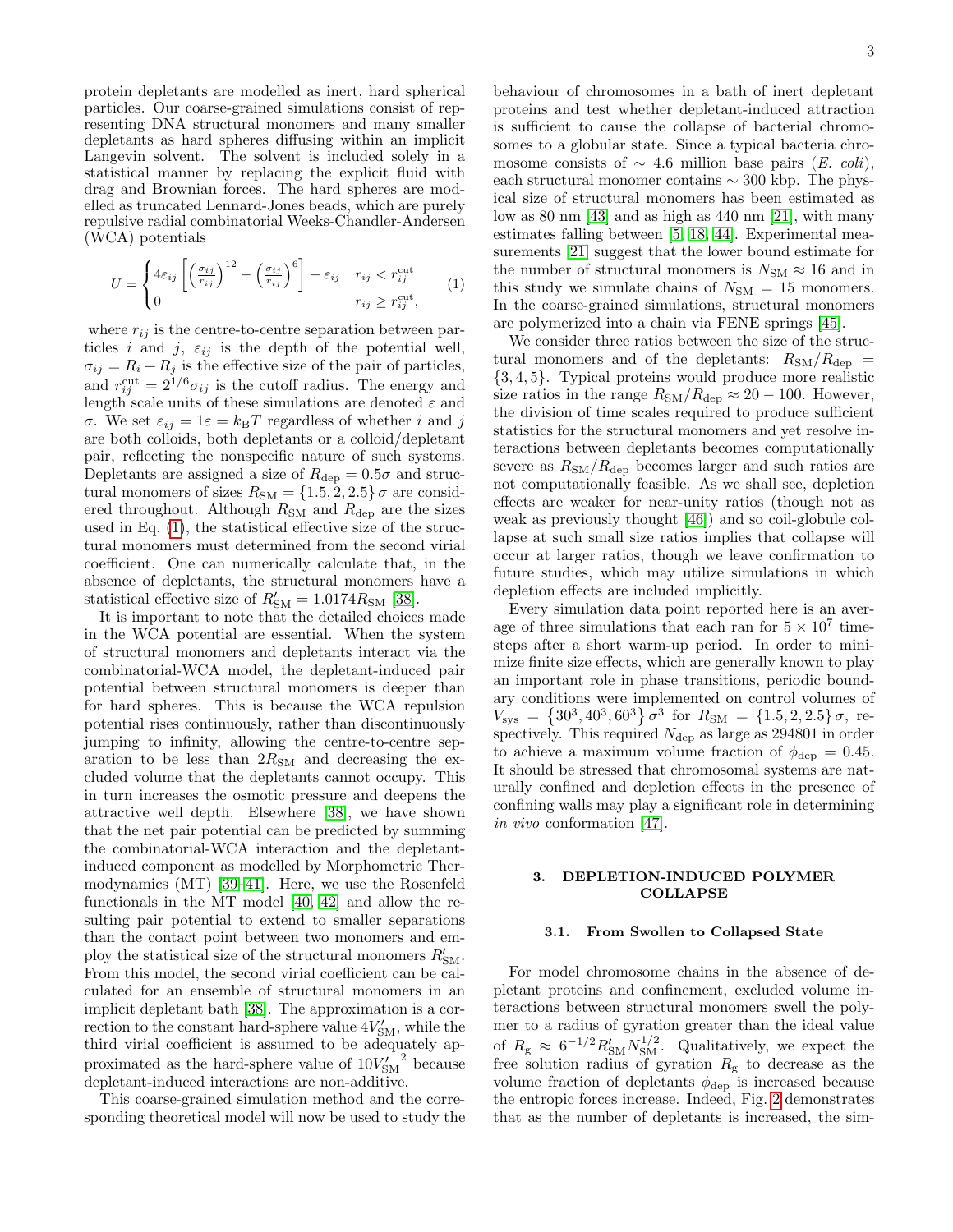

<span id="page-3-0"></span>FIG. 2: The radii of gyration of  $N_{SM} = 15$  chains of combinatorial-WCA structural monomers as a function of depletant volume fraction,  $\phi_{\text{dep}}$ . The observed transition to a collapsed state varies as a function of the size ratio  $R_{\rm SM}/R_{\rm dep}$ .

ulated radius of gyration decreases. In fact, the radius of gyration collapses from its large (swollen state) value at  $\phi_{\text{dep}} = 0$  to a much smaller, compact state (globular state) when combinatorial-WCA simulations are performed (Fig. [2\)](#page-3-0).

Since  $R_{\rm SM}/R_{\rm dep} = 3$  is the smallest ratio of sizes considered, the chain's radius of gyration falls from a swollen to a collapsed state at a high volume fraction of depletants  $(0.35 \lesssim \phi_{\text{dep}} \lesssim 0.4)$ , which is approaching the highest volume fractions investigated using explicit simulations. Let us define the critical depletant volume fraction for the simulations  $\phi_{\text{dep}}^{*_{\text{cWCA}}}$  to be the point when the chain reaches its minimum globular radius of gyration. At the larger size ratio of  $R_{\rm SM}/R_{\rm dep} = 4$ , the drop occurs at lower volume fractions and the chain collapses to a compact globular state by  $\phi_{\text{dep}}^{*_{\text{cWCA}}} = 0.35$ . At the largest size ratio  $R_{SM}/R_{\text{dep}} = 5$ , the drop occurs between  $0.15 \lesssim \phi_{\text{dep}} \lesssim 0.275$  and has a measured critical volume fraction of  $\phi_{\text{dep}}^{*_{\text{eWCA}}} = 0.275$ . For larger size ratios (as expected when cytoplasmic proteins act as depletants on the chromosome), the critical point is expected to reside at even lower volume fractions.

The  $R_{\rm SM}/R_{\rm dep} = 5$  curve appears to have a small rise after collapse (Fig. [2\)](#page-3-0). Indeed, at the highest densities of depletants, the chain rapidly collapses into metastable conformational states that require uncommonly large fluctuations in order to escape and find the global minimum in free energy. In most cases, our simulations could not reach the minimum free energy state over the duration of our simulations.

Simulations were also performed in which the structural monomers were modelled using the steeper shifted-WCA potential. Since the depletion-induced well depths produced by the shifted-WCA potential are far shallower,



<span id="page-3-1"></span>FIG. 3: Distributions of radii of gyration  $R_{\rm g}$  for the size ratio of  $R_{\rm SM}/R_{\rm dep} = 5$  and various volume fractions of depletants. The volume fractions shown are in the transition region, near the critical volume fraction of depletants  $\phi_{\text{dep}}^{*}$  but the probability distributions remain unimodal. There appears to be no coexistence of both swollen and collapsed coils.

no collapse to a globular state was observed (not shown). A small decrease did occur for  $R_{\rm SM}/R_{\rm dep} = 5$  but by the highest volume fractions accessible to simulations  $(\phi_{\text{dep}} \approx 0.4)$  a substantial drop like those observed for the combinatorial-WCA model was not observed. This is because the combinatorial-WCA model produces deeper well depths, causing the coil-globule collapse to occur at lower (computationally accessible) volume fractions.

The collapses in Fig. [2](#page-3-0) are evidently not discontinuous. In particular, the uncertainty on the radii of gyration during the collapse is not comparable to the drop. The probability distribution of the radius of gyration  $P(R_{\varphi})$ in the absence of depletants is broad since fluctuations of a polymer in good solvent are large. Fig. [3](#page-3-1) shows the radius of gyration for  $R_{\rm SM}/R_{\rm dep} = 5$  as a function of depletant volume fraction in free solution. As the volume fraction of depletants is increased, both the mean and the most likely value decrease and at the highest volume fractions of depletants the probability distribution becomes sharply peaked about the collapsed state (Fig. [3\)](#page-3-1). The chains have collapsed to a globular state and do not fluctuate significantly. However, throughout the transition, coexistence of the swollen state and the globular state is not observed to occur. Each of these probability distributions is unimodal, containing only a single maximum and at no point during the transition can we identify co-existence between swollen and globular states. Thus, the transition is a continuous collapse as is expected for a freely jointed polymer [\[48\]](#page-10-8), but this finding is in disagreement with the experimental report of Pelletier et. al. [\[21\]](#page-9-10).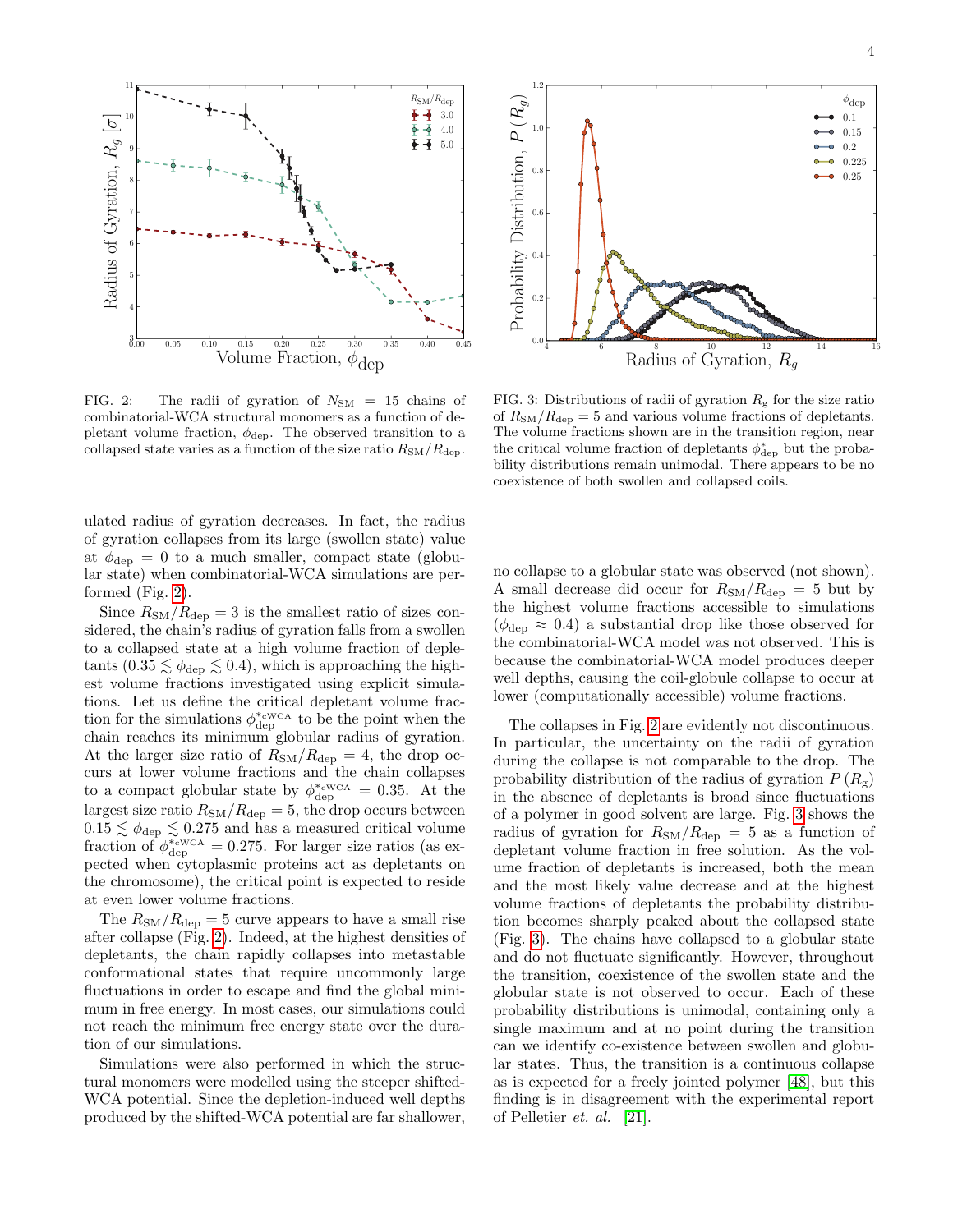### 4. CHROMOSOME-DEPLETANT FLORY **THEORY**

We have observed the coil-globule collapse of a highly idealized model of a prokaryotic chromosome in free space by the entropic action of depletants alone (Fig. [2\)](#page-3-0). We now wish to discuss this coil-globule collapse within a simple theoretical framework. To do so, we construct a classic Flory theory for chromosomal DNA in an implicit bath of protein depletants. More detailed theories build a free energy for the entire system of chromosomal material and cytoplasmic proteins [\[22\]](#page-9-11). Here, we take a far more simplistic approach: rather than explicitly accounting for the protein depletants, we only implicitly include them in an effective interaction free energy between structural monomers through an effective volume  $\nu_{\text{eff}}$  and a three-body interaction coefficient  $\omega_{\text{eff}}$ . Implicitly including the effects of depletants in the free energy has previously proven useful for understanding polymer collapse in an ensemble of crowders that have the same size as the monomers [\[46\]](#page-10-6).

#### 4.1. Free Energy and the Radius of Gyration

When the depletants are included implicitly, the free energy of the system is entirely due to the chromosome chain alone. The free energy of the system then has only two terms  $F = F_{ent} + F_{int}$ . The first term is an entropicspring free energy cost due to connectivity

$$
\frac{F_{ent}}{k_{\rm B}T} \simeq \frac{R_g^2}{N_{\rm SM}R'_{\rm SM}}^2 + \frac{N_{\rm SM}R'_{\rm SM}^2}{R_g^2},\tag{2}
$$

where all near unity numerical coefficients are omitted throughout this discussion. This is a common interpolation between the free energy of a swollen state  $(F_{ent} \propto R_g^2)$  and a collapsed state  $(F_{ent} \propto R_g^{-2})$  [\[48,](#page-10-8) [49\]](#page-10-9). The second free energy term is an effective interaction free energy that can be written as an expansion

$$
\frac{F_{int}}{k_{\rm B}T} \simeq \left[ \left( \frac{N_{\rm SM}^2}{R_g^3} \right) \nu_{\rm eff} + \left( \frac{N_{\rm SM}^3}{R_g^6} \right) \omega_{\rm eff} + \ldots \right], \quad (3)
$$

where  $\nu_{\text{eff}}$  is the effective excluded volume,  $\omega_{\text{eff}}$  is the three-body interaction coefficient, etc.

This is a simplistic but robust and general way to approach a generic polymer. Minimizing  $F$  with respect to  $R_g$  gives an expression for the ratio  $a \equiv (R_g/R'_{{\rm SM}}) N_{{\rm SM}}^{-1/2}$ SM of the form

$$
\underbrace{a^5}_{\text{swelling}} - \underbrace{a}_{\text{compr.}} \simeq \underbrace{\left(\frac{\nu_{\text{eff}}}{R'_{\text{SM}}}\right) N_{\text{SM}}^{1/2}}_{\text{2-body int.}} + \underbrace{\left(\frac{\omega_{\text{eff}}}{R'_{\text{SM}}}\right) a^{-3}}_{\text{3-body int.}} \quad (4)
$$

Also bear in mind that  $R'_{\rm SM}$  is the effective radius of the structural monomers as modelled by the WCA potential in the absence of depletants, while  $\nu_{\text{eff}}$  is the effective volume of the structural monomers in the presence of a depletant bath. Calculating  $\nu_{\text{eff}}$  will be discussed in the upcoming section  $(\S 5)$  $(\S 5)$ .

Our strategy is to consider the limiting cases of Eq. [\(4\)](#page-4-0) and model the interaction coefficients of the polymer chain as the virial coefficients of an ensemble of free  $(i.e.$ unconnected) structural monomers interacting in a bath of small particles that are included only implicitly via depletation forces *i.e.* through  $\nu_{\text{eff}}$  and  $\omega_{\text{eff}}$ . Quantitatively, the effective volume of the structural monomers  $\nu_{\text{eff}}$  controls the solvent quality through the usual definition

<span id="page-4-1"></span>
$$
\chi = \frac{1}{2} - \frac{\nu_{\text{eff}}}{4V'_{\text{SM}}}.
$$
 (5)

Therefore, we propose to discuss the chromosomedepletants system in terms of an effective solvent quality due to the depletion forces [\[20\]](#page-9-9). Each solvent regime is an idealization in which all but two of the terms in Eq. [\(4\)](#page-4-0) are considered to be insignificant and neglected.

a. Good Solvent If the coil is in a swollen state then three-body interactions are rare and the compression term is dropped in Eq. [\(4\)](#page-4-0) such that

$$
\frac{R_g}{R'_{\rm SM}} \simeq \left(\frac{\nu_{\rm eff}}{V'_{\rm SM}}\right)^{1/5} N_{\rm SM}^{3/5}.
$$
 (6a)

In this *good solvent* regime, the monomers form a selfavoiding random walk. In the limit that  $\nu_{\text{eff}} \rightarrow V_{\text{SM}}'$ (which corresponds here to an absence of depletants), the good solvent regime concludes with the extreme athermal solvent  $R_{\text{athermal}} \simeq N_{\text{SM}}^{3/5} R_{\text{SM}}'$ .

b. Poor Solvent If the chain is in the collapsed state then  $R_g \ll R'_{\rm SM} N^{1/2}$  so  $F_{ent} \approx 0$  and only the two interaction free energy terms remain such that

$$
\frac{R_g}{R'_{\rm SM}} \simeq \left( -\frac{\omega}{V'_{\rm SM} \nu_{\rm eff}} \right)^{1/3} N_{\rm SM}^{1/3},\tag{6b}
$$

where the negative sign within the brackets is appropriate since  $\nu_{\text{eff}}$  is expected to be negative. This  $N_{\text{SM}}^{1/3}$  scaling is what we would expect for a polymer in a poor solvent.

The poor solvent collapse can only endure for so long. Eventually the polymer is in its fully globular state and  $R_{\text{glob}} \simeq N_{\text{SM}}^{1/3} R'_{\text{SM}}$ , which, of course, scales the same as the poor-solvent case but no longer varies with increased  $\phi_{\text{dep}}$  through  $\nu_{\text{eff}}$ . This extrema is referred to as a nonsolvent.

<span id="page-4-0"></span>c. Theta-Solvent The analogy of solvent quality as a framework for discussing entropic effects of depletants suggests there will exist some depletant volume fraction that corresponds to a theta-solvent condition. This will be denoted  $\phi_{\text{dep}}^{\Theta}$ . In this situation, the theta-solvent condition is controlled by the volume fraction of depletants instead of temperature as in a traditional solvent. The theta-point exists between good solvent and poor solvent conditions and occurs when the radius of gyration scales as an ideal random walk

$$
\frac{R_g}{R'_{\rm SM}} \simeq N_{\rm SM}^{1/2}.\tag{6c}
$$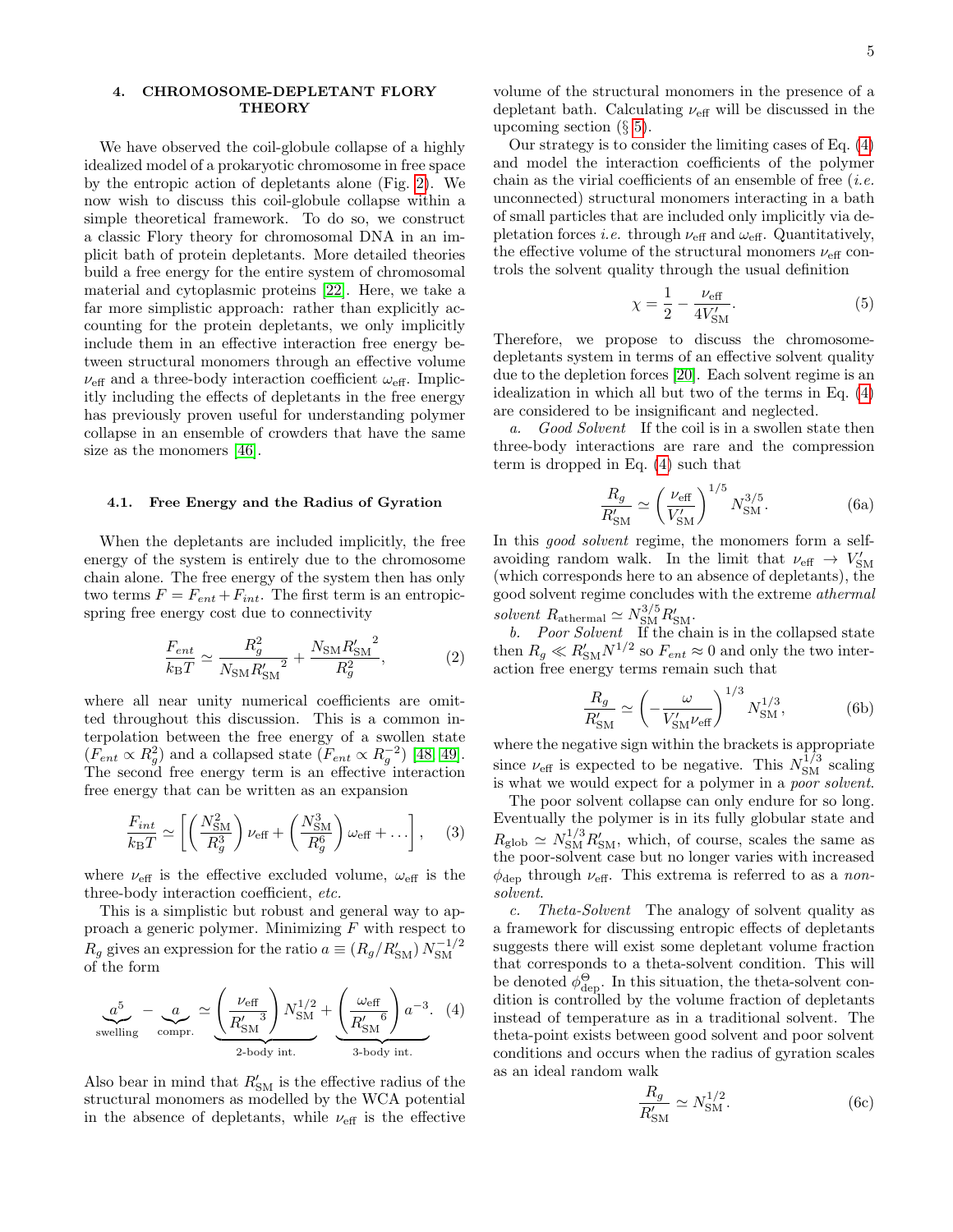This suggests that  $\nu_{\text{eff}} \simeq 0$ . Inserting  $R_g \simeq R'_{\text{SM}} N_{\text{SM}}^{1/2}$ SM into Eq. [\(4\)](#page-4-0), we find that  $\nu_{\text{eff}} \simeq -(\omega/R'_{\text{SM}}^3) N_{\text{SM}}^{-1/2} \propto$  $N_{\rm SM}^{-1/2}$ , which only goes to zero in the limit of long chromosome chains. For the rather short chains of length  $N_{\rm SM} = 15$  used in this study, we expect the theta-regime to exist over a narrow range of depletant volume fractions.

### <span id="page-5-0"></span>5. COIL-GLOBULE COLLAPSE

In the previous section, we described the good and poor solvent regimes (with a narrow theta-solvent regime between them) that are predicted from the Flory free energy framework. This is a description that is general to polymer physics. Making it specific to the model chromosome in a bath of inert, depletant proteins requires that the effective volume and three-body coefficient of the structural monomers be determined. Once the effective volume and three-body term are approximated, the radius of gyration of the chromosome chain can be calculated as a function of  $\phi_{\text{dep}}$  from Eq. [\(4\)](#page-4-0). In our simplified expression for the free energy, the three-body term is assumed to be constant and approximated by the hard-sphere value

$$
\omega_{\text{eff}} \approx \frac{B_{\text{SM},3}}{10} \approx V_{\text{SM}}^{\prime 2},\tag{7}
$$

since triplet interactions are small [\[50–](#page-10-10)[52\]](#page-10-11). The second virial coefficient  $B_{\text{SM},2}$  provides the effective volume of the structural monomers  $\nu_{\text{eff}} \equiv B_{\text{SM},2}/4$ .

The effective volume of the structural monomers is calculated from the total interaction energy W between structural monomers via the second virial coefficient *i.e.* 

$$
\nu_{\text{eff}} = -\frac{\pi}{2} \int_0^\infty \left( e^{-W/k_{\text{B}}T} - 1 \right) r^2 dr. \tag{8}
$$

The structural monomers interact through two pairpotentials. The first is the repulsive "molecular-type" combinatorial-WCA potential  $U$  given by Eq. [\(1\)](#page-2-0). The second interaction is the entropic depletion-induced pair potential  $u$ , such that the total pair potential is the sum

$$
W = U + u.\t\t(9)
$$

The depletion-induced pair potential can be estimated in a number of ways. Numerical methods are often employed for binary hard-sphere systems [\[39,](#page-9-30) [53–](#page-10-12)[63\]](#page-10-13) and an analytical theory exists for the limit that  $R_{\rm SM}/R_{\rm dep} \rightarrow$ 1 [\[46\]](#page-10-6) but the conceptually simple framework of Morphometric Thermodynamics (MT) [\[39–](#page-9-30)[41\]](#page-10-0) is found to be sufficient for the size ratios considered here. The MT model is able to reproduce up to the first repulsive/anticorrelation component of the pair potential in agreement with simulations [\[38\]](#page-9-29). It does so by modelling the entropic interaction as arising from changes to the accessible volume  $V<sub>o</sub>$  with its conjugate osmotic pressure  $\Pi$ , to

<span id="page-5-4"></span>−4 Θ point AHS-agglomeration point ШÀ. −5 L  $\begin{array}{ccc} 0.00 & 0.05 & 0.10 & 0.15 & 0.20 & 0.25 & 0.30 & 0.35 & 0.40 & 0.45 \ \text{Volume Fraction}, \ \phi_{\text{dep}} \end{array}$ FIG. 4: The effective volume of structural monomers interacting via depletant-induced pair potentials as a function of depletant volume fraction  $\phi_{\text{dep}}$ . Simulation results for the size ratio of  $R_{\rm SM}/R_{\rm dep} = 5$  (black squares) compare well with both the linear Asakura-Oosawa (dashed lines) and the Morphometric Thermodynamics (solid lines) models at low volume fractions, approaching the physical volume  $V'_{SM}$  as  $\phi_{\text{dep}} \rightarrow 0$ . At higher volume fractions the simulations and MT model drop rapidly to negative values, passing through the theta-point  $\nu_{\text{eff}}^{\Theta}$  (blue dotted line and circles) and the AHS-agglomeration

the surface area A restriction with the resulting entropic surface tension  $\gamma$ , and finally to the Gaussian curvatures  $C_1$  and  $C_2$  with corresponding entropic bending rigidities  $\kappa_1$  and  $\kappa_2$ ,

point  $\nu_{\text{eff}}^{*_{\text{AHS}}}$  (red dash-dot line and triangles).

<span id="page-5-1"></span>
$$
u \equiv u_{\rm MT} \approx \Pi V_o + \gamma A + \kappa_1 C_1 + \kappa_2 C_2. \tag{10}
$$

<span id="page-5-3"></span>The geometric coefficients are simple functions of separation and the appropriate effective colloid size for cWCA spheres as calculated from the second virial coefficient in the absence of depletants  $R'_{\text{SM}}$ . However, the thermodynamic quantities are less straightforward, though they can be found in the literature [\[40,](#page-10-1) [42\]](#page-10-2). The MT model is an improvement over the Asakura-Oosawa (AO) model for dilute systems [\[64,](#page-10-14) [65\]](#page-10-15). The second virial coefficients and depletion-induced pair potentials between WCA colloids have been demonstrated to be well approximated by the MT model [\[38\]](#page-9-29).

<span id="page-5-2"></span>Substituting Eq.  $(10)$  and Eq.  $(9)$  into Eq.  $(8)$  and Eq. [\(5\)](#page-4-1) predicts a solvent quality through an effective excluded volume of the structural monomers that is well approximated as  $V'_{\rm SM}$  at low volume fractions of depletants but drops rapidly to large negative numbers at higher  $\phi_{\text{dep}}$  values just as the  $R_{\text{SM}}/R_{\text{dep}} = 5$  simulations produce (Fig. [4\)](#page-5-4). This is in contrast to the AO model, which, although surprisingly accurate for volume fractions  $\phi_{\text{dep}} \lesssim 0.15$ , continues to predict a linear decrease even for large volume fractions (Fig. [4\)](#page-5-4). For  $R_{\rm SM}/R_{\rm dep} = 4$ , the predicted behaviour of the effective

6



 $^{2}$ r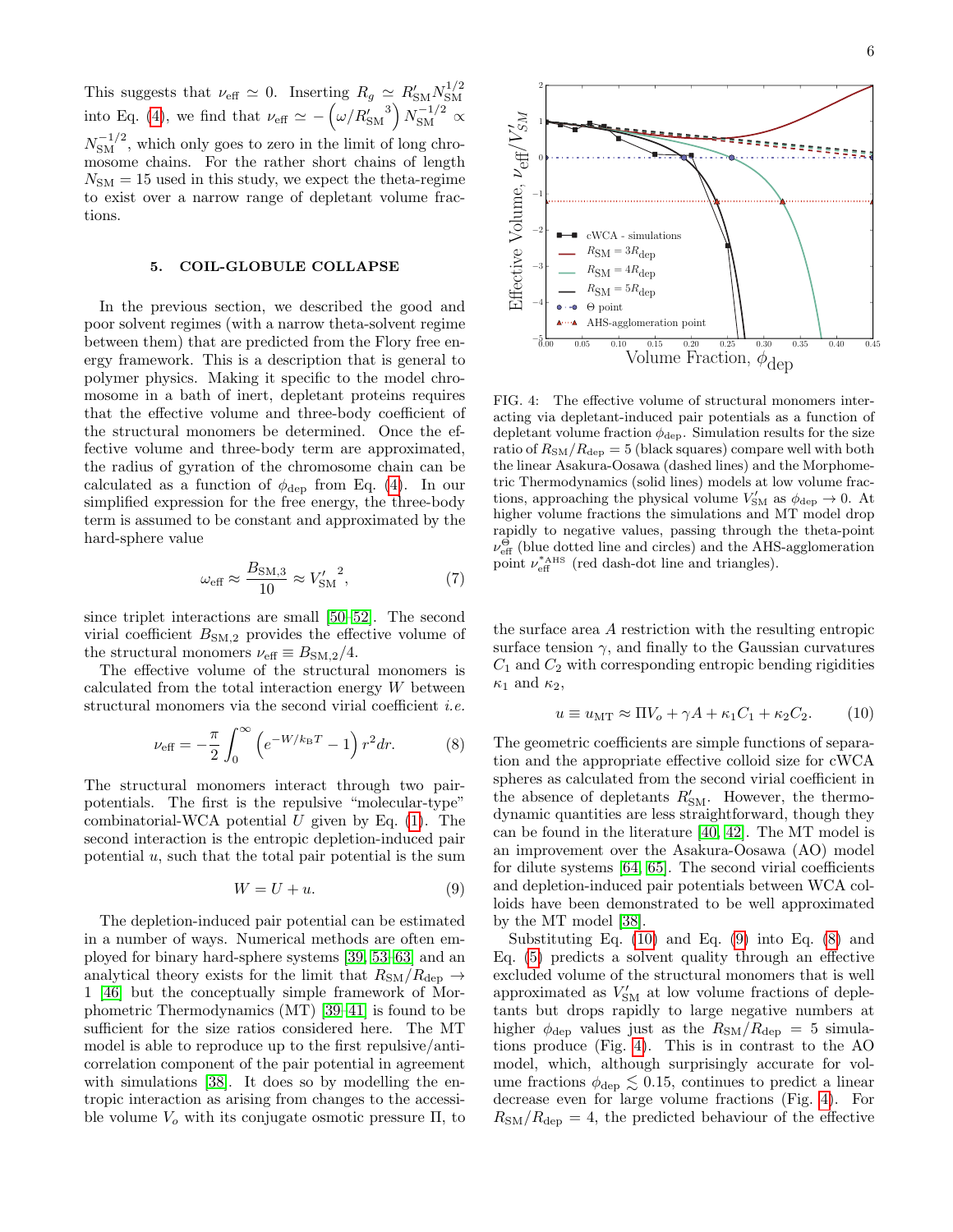volume curve as a function of depletant volume fraction is qualitatively similar to the  $R_{\rm SM}/R_{\rm dep} = 5$  at these volume fractions — at low volume fractions the effective volume is well predicted by the AO model and at higher volume fractions  $\nu_{\text{eff}}$  drops rapidly to large negative numbers. However, the  $R_{\rm SM}/R_{\rm dep} = 3$  curve is quite different. Rather than dropping at large volume fractions,  $\nu_{\text{eff}}$  begins to climb back up for  $R_{\text{SM}}/R_{\text{dep}} = 3$ (Fig. [4\)](#page-5-4). This is a characteristic behaviour of the MT model for small size ratios and high volume fractions of depletants [\[41\]](#page-10-0) and demonstrates that artificial and nonphysical artifacts dominate  $\nu_\text{eff}$  in this limit. In the large  $\phi_{\text{dep}}$  and near-unity  $R_{\text{SM}}/R_{\text{dep}}$  limit, the MT model generally over predicts the depletion-induced pair potential's primary repulsive barrier. The rise of the effective volume curve seen in Fig. [4](#page-5-4) demonstrates that this occurs at rather small volume fractions for  $R_{\rm SM}/R_{\rm dep} = 3$ .

The MT model can be used to predict theoretically the solvent quality and effective volume  $\nu_{\text{eff}}$  of the structural monomers in a thermal bath of depletants. Using this curve, the Flory formalism can estimate the radius of gyration of the model chromosome. Only the size ratio  $R_{\rm SM}/R_{\rm dep}$  and the number of structural monomers  $N_{\text{SM}}$  are needed to predict the coil-globule transition. In particular, this formalism can estimate the critical volume fraction  $\phi_{\text{dep}}^*$  for the coil-globular collapse. When  $R_{\rm SM}/R_{\rm dep} = 5$ , the effective volume of the structural monomers crosses zero at  $\phi_{\text{dep}}^{\Theta} = 0.189$  (Fig. [4;](#page-5-4) blue circle). Not coincidentally, this is in the range of the  $R<sub>g</sub>$  collapse in Fig. [2.](#page-3-0) The same qualitative statement can be said of the  $R_{\rm SM}/R_{\rm dep}$  = 4 prediction for the effective volume, except that the predicted theta-point is shifted to higher volume fractions of depletants. The steric-repulsion between structural monomers no longer dominates over the depletion-induced attractions at  $\phi_{\text{dep}}^{\Theta}$ and at higher volume fractions, attractions are more significant causing inevitable collapse. Therefore, since the effective volume of the structural monomers is dropping rapidly, the theta-point  $\phi_{\text{dep}}^{\Theta}$  acts as a rough, lower estimate of the critical point for the coil-globule collapse  $\phi_{\text{dep}}^*$ .

When attractive potentials are short ranged, as is the case with depletion forces, there is a quasi-universality to the critical value at which agglomeration of unconnected hard-spheres occurs [\[41\]](#page-10-0). It has been argued [\[41\]](#page-10-0) that when  $R_{\rm SM}/R_{\rm dep} \gg 1$ , a binary hard sphere mixture of colloids and depletants is accurately equivalent to an ensemble of Adhesive Hard Spheres (AHS) [\[66\]](#page-10-16). In solutions of AHS, the critical second virial coefficient at which a phase transition to agglomeration occurs is expected to be  $B_{\rm SM,2}^* = -1.207\,(4V_{\rm SM}^{\prime})$ . This leads one to expect that the critical effective volume for which a phase transition is expected  $\nu_{\text{eff}}^{*_{\text{AHS}}} = -1.207 V_{\text{SM}}'$ , rather than  $\nu_{\text{eff}}^{\Theta} = 0$  [\[41\]](#page-10-0). The AHS-agglomeration point is  $\phi_{\text{dep}}^{*_{\text{AHS}}} = 0.234$  when  $R_{\rm SM}/R_{\rm dep} = 5$  (Fig. [4;](#page-5-4) red triangle), which differs from the  $\phi_{\text{dep}}^{\Theta}$  value by 19%. In order to encompass these possible metrics for the critical point, we write  $\nu_{\text{eff}}^X \equiv c^X V_{\text{SM}}'$ <br>where  $X = \{*_\text{cWCA}, *_\text{AHS}, \Theta\}, c^\Theta \approx 0, c^{*_\text{AHS}} \approx -1.207$ 



<span id="page-6-0"></span>FIG. 5: The order parameter  $\Phi$   $\equiv$  $(R_{\rm g} - R_{\rm glob}) / (R_{\rm athermal} - R_{\rm glob})$  reduces the radius of gyration axis of Fig. [2.](#page-3-0) When plotted against the rescaled volume fraction  $\phi_{\text{dep}}/\phi_{\text{dep}}^{*_{\text{cWCA}}}$  the simulation curves for  $R_{\rm SM}/R_{\rm dep} = \{3, 4, 5\}$  collapse to a single curve. The theory results from substituting the effective volume from Eq. [\(8\)](#page-5-3) into the Flory theory (Eq. [\(4\)](#page-4-0)) and estimating the AHSagglomeration point  $\phi_{\text{dep}}^{*\text{AHS}}$  as the critical volume fraction. In addition to the size ratios simulated, the Flory prediction for a larger size ratio of  $R_{\rm SM}/R_{\rm dep} = 20$  is also included as a dashed curve.

and  $c^{*_{\text{cWCA}}}$  is measured from the simulations.

The critical point can be used to rescale the volume fraction of depletants and an order parameter for the coilglobule collapse can be defined. This coil-globule order parameter is

$$
\Phi \equiv \frac{R_{\rm g} - R_{\rm glob}}{R_{\rm athermal} - R_{\rm glob}}.\tag{11}
$$

For the cWCA simulations, Rathermal is taken to be the  $\phi_{\text{dep}} = 0$  value of  $R_{\text{g}}$  and  $R_{\text{glob}}$  the radius of gyration at the largest volume fraction considered. When the order parameter  $\Phi$  is plotted against the rescaled volume fraction  $\phi_{\text{dep}}/\phi_{\text{dep}}^{*\text{cwcA}}$ , the three explicit combinatorial-WCA simulation curves from Fig. [2](#page-3-0) collapse onto a single curve (Fig. [5\)](#page-6-0). The measured order parameter starts at unity when the number of depletants is zero, decreases slowly over low depletant volume fractions and transitions to zero at the critical point  $\phi_{\text{dep}}/\phi_{\text{dep}}^{*_{\text{cWCA}}} = 1$ . For higher volume fractions the order parameter remains  $\Phi = 0$ .

Likewise, the theoretical order parameter curve can be predicted by substituting the predicted effective volume for the pair potential  $(Eq. (8))$  $(Eq. (8))$  $(Eq. (8))$  into the Flory theory (Eq. [\(4\)](#page-4-0)) to determine the radius of gyration as a function of depletant volume fraction (Fig. [5\)](#page-6-0). The predicted radii of gyration are well represented by this implicit Flory theory when  $R_{\rm SM}/R_{\rm dep} = 5$  and 4. The curves nearly collapse and show good agreement with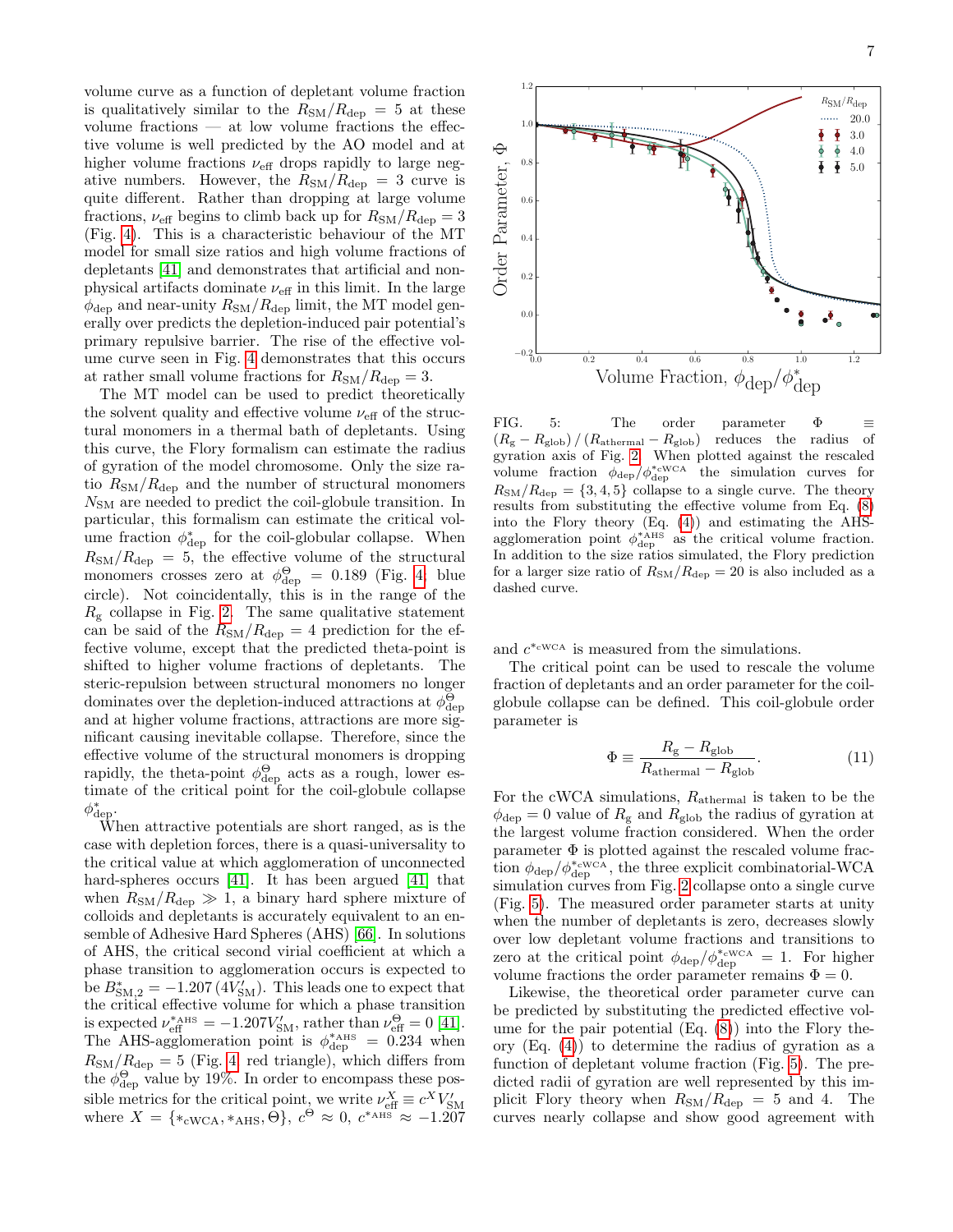the simulations when the volume fraction of depletants is scaled by the AHS agglomeration point  $\phi_{\rm dep}/\dot{\phi}_{\rm dep}^{*_{\rm AHS}}$ . The low volume fraction region of negative curvature is the well-predicted region while simulations appear to begin to collapse slightly sooner. This causes the radius of gyration to be over-predicted during the transition. Fig. [5](#page-6-0) is particularly remarkable because of the simplicity of the Flory theory used. However, because the MT model fails to predict the effective volume when  $R_{\rm SM}/R_{\rm dep} = 3$ , the resulting Flory theory is inadequate as well for such a near-unity size ratio. On the other hand, the implicit Flory theory using the effective structural monomer volume from the MT approximation is well behaved for large, more realistic size ratios of  $R_{SM}/R_{\text{dep}} \gtrsim 20$ . One such theoretical transition is shown in Fig. [5](#page-6-0) (blue dashed curve). For such large size ratios the coil-globule collapse is indeed steeper but does not become discontinuous. When considering the depletion-induced solvent quality for such large size ratios, one must use prudence: because the coarse-grained simulations presented here model the structural monomers as impenetrable beads without internal conformational entropy or spaces into which small proteins may translate, the depletion-induced well depth continues to deepen and the critical  $\phi_{\text{dep}}^{*}$  progressively decreases as the size ratio increases. By  $R_{\rm SM}/R_{\rm dep} = 20$ , the critical volume fraction for the coil-globular transition has shrunk to  $\phi_{\text{dep}}^{*_{\text{AHS}}} = 0.029$ .

The coil-globule transition of polymer chains in implicit and explicit solvents has been considered extensively for decades [\[67–](#page-10-17)[72\]](#page-10-18) and the transition order has been well characterized [\[73\]](#page-10-19). The Flory theory is able to predict either a first-order or second-order phase transition and indeed has been used to account for the firstorder condensation of DNA in the presence of trivalent spermidine [\[23\]](#page-9-12). For an implicit solvent, the third virial coefficient controls the nature of the transition and the critical value is  $\omega_{\text{eff}}^c/R_{\text{SM}}^6 \sim 10^{-2}$  [\[49,](#page-10-9) [73\]](#page-10-19). Below  $\omega_{\text{eff}}^c$ <br>the transition is first-order, while the behaviour is a continuous "crossover" transition for  $\omega_{\text{eff}} > \omega_{\text{eff}}^c$  [\[73\]](#page-10-19). For a freely jointed chain of structural monomers interacting via non-additive depletion-induced pair potentials, the three-body interaction coefficient is comparable to  $V'_{\rm SM}^2 \sim R'_{\rm SM}^6$  and so a crossover transition is expected.

#### 6. DISCUSSION

We have seen that a simple model of bacterial chromosomes as linear chains of freely jointed excluded volume structural monomers is sufficient to account for a continuous coil-globular collapse in the absence of confinement. Richer interactions must be significant for in vivo bacterial chromosomes to exhibit a first-order phase transition as reported by Pelletier et. al. for in vitro chromosomes in the presence of inert PEG depletants. [\[21\]](#page-9-10). This difference suggests that mechanisms beyond depletion-induced attraction between freely jointed structural monomers remain substantial in the experimental PEG-chromosome solutions.

Our results demonstrate that, although depletion effects are sufficient to collapse the chromosome, they are not able to capture the reported first-order nature of the transition. The simplest way to transform the collapse to first-order is through the addition of chain stiffness, but this would most likely be an over simplification. Indeed, it is well known that persistence length decreases  $\omega_{\text{eff}}$ and the traditional example of a polymer possessing a first-order coil-globule phase transition is a semi-flexible chain in poor solvent [\[48,](#page-10-8) [49\]](#page-10-9). In the case of bacterial chromosomes, the structural monomers may not be well approximated as spherical structural monomers. Additionally, physical complications such as electrostatic, dielectrophoretic and hydrophobic interactions may modify three-body interactions.

While stiffness may play a role, it is far more likely that biologically significant interactions between proteins and DNA alter the nature of chromosome condensation. Nucleoid-associated proteins acting enthalpically between structural monomers may significantly affect the three-body interactions, which could alter the nature of the collapse and determine globule-state architecture [\[74,](#page-10-20) [75\]](#page-10-21). There is extensive evidence in the literature that chromosomes form mesoscale structures [\[30,](#page-9-19) [31\]](#page-9-20). These can only result from specific protein-DNA interactions. It is therefore not surprising that coarsegrained computational models of the compaction process must account for these biological associations. While our work suggests the specific binding mediated by proteins are important, it also reinforces the view that depletion-induced attraction likely plays a significant role in compaction/de-compaction events, as depletioninduced effects may facilitate the action of other enthalpic interactions between DNA and proteins by prepositioning DNA in these interactions with proteins.

Our work suggests that the relative importance of generic entropic effects compared to specific protein-DNA interactions can be explored through simple experiments. By measuring the critical volume fraction at which collapse occurs in a solution of neutral PEG polymers as a function of the degree of polymerization of the PEG, the relative importance of depletion effects could be found. While the critical point for depletion-induced collapse was found here to vary as a function of the size ratio between structural monomers and depletants, collapse mediated by specific protein action should be relatively unaffected by volume fraction of PEG and the critical point is predicted to remain constant.

Additionally, our simulations could be directly compared to experiments measuring the collapse of chains of microscopic colloids in solutions of colloidal or polymer depletants [\[76,](#page-10-22) [77\]](#page-11-0). Such colloidal chains have been synthesized and correspond very closely to the simulations performed here. Our results suggest that, unlike chromosomal matter, the colloidal chains will exhibit a continuous coil-globule collapse. Such experimental data would provide further evidence that the known enthalpic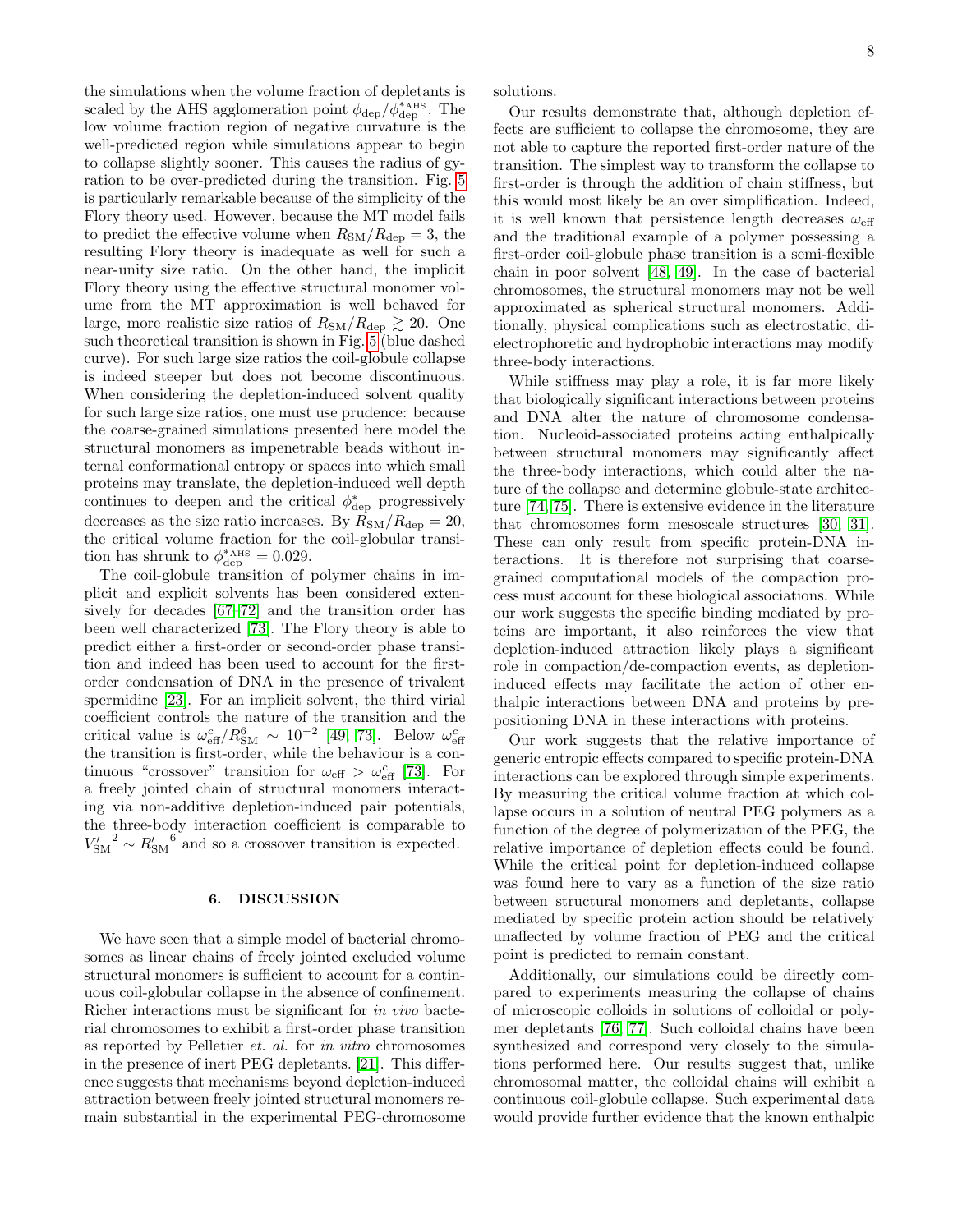protein interactions are essential to the nature of chromosome compaction and de-compaction.

Confinement generally plays an important role and, in the case of confined chromosomal material confinement may be extremely important. In relatively small volume fractions of depletants, the chromosome avoids walls to maximize its conformational entropy [\[47\]](#page-10-7) but at higher volume fractions depletion-induced attractions to the boundaries may facilitate the coil-globule collapse. This competition may have an important impact on the induction of entropic chromosome segregation [\[9\]](#page-9-0). In particular, the volume fraction of depletants may vary throughout the cell cycle causing compaction-decompaction transitions. Likewise, coarse-grained simulations of the sort utilized in this manuscript could illuminate the impact of depletant crowding on the well-known compaction of DNA after replication and perhaps on the unfolding of the chromosome that proceeds replication.

In order to investigate the possibility of first-order coil-globule collapse and entropic segregation, we propose that future researchers perform simulations of more complex chromosome models and confinement geometries in which depletants are included implicitly rather than explicitly. This can be done by including the MT approximation for depletion-induced pair potentials in the interactions between monomers. Significantly longer structural monomer chains with narrower good solvent regimes could be simulated to verify that scaling with contour length changes throughout the coil-globular collapse. By further including rigidity, we expect that simulations of this nature will observe a discontinuous phase transition from a swollen state to a collapsed globule that passes through metastable states similar to those observed in more traditional solvents [\[78–](#page-11-1)[83\]](#page-11-2). In addition, implicit-depletants simulations would have the ability to consider confinement conditions, such as those experienced by intracellular chromosomes and it has been shown that confinement can play a significant role in the collapse of semiflexible chains [\[84\]](#page-11-3).

## 7. CONCLUDING REMARKS

In this paper we have presented truncated Lennard-Jones (WCA) simulations of coarse-grained bacterial chromosomes in baths of smaller depletant particles in free solution. These simulations explicitly demonstrate that the depletant-induced attraction between the chromosome's structural monomers is sufficient to cause the collapse from a swollen state to a globular state. The coilglobular collapse was studied as a function of size ratio between structural monomers and depletants, which may have implications for a variety of biopolymers in crowded environments. We demonstrate that, within these simulations, the coil-globular collapse is a crossover transition analogous to what one would expect for a freely jointed polymer chain transitioning from good-solvent conditions to poor solvent.

The effective solvent quality is quantified by predicting the effective excluded volume of each structural monomer. We propose that the effective volume can be well approximated for combinatorial-WCA simulations by modelling the total pair interaction as the WCA potential plus the Morphometric Thermodynamics (MT) model for the depletant-induced pair potential. For sufficiently large ratios of structural monomer to depletant size, the MT model accurately predicts the effective volume of the structural monomers. Through this effective volume, the critical volume fraction can be estimated and we find that the theoretical prediction of the radius of gyration as a function of volume fraction of depletants agrees with the coil-globule collapse observed in the simulations. Both simulations and theory for this simplified model of bacterial chromosomes in a bath of protein depletants predict that depletant-induced attractions are sufficient to cause a continuous collapse to a globular state. In order to have a first-order phase transition as reported experimentally, our explicit simulations demonstrate that further physical features such as confinement effects, more complicated structural monomers or enthalpic effects due to specific protein-DNA interactions must be included.

#### Acknowledgements

We gratefully acknowledge support through NSERC Discovery Grants to G.W.S. and J.L.H. and EMBO funding to T.N.S (ALTF181-2013). High performance computational resources were graciously provided by Prof. Laura Ramuno at the University of Ottawa and Sharcnet. We are thankful for helpful suggestions from Tina Haase and Owen Hickey.

#### References

- <span id="page-8-0"></span>[1] M. S. Luijsterburg, M. F. White, R. van Driel, and R. Th. Dame. The major architects of chromatin: Architectural proteins in bacteria, archaea and eukaryotes. Critical Reviews in Biochemistry and Molecular Biology, 43(6):393– 418, 2008. PMID: 19037758.
- <span id="page-8-1"></span>[2] S. Jun and B. Mulder. Entropy-driven spatial organiza-

tion of highly confined polymers: Lessons for the bacterial chromosome. Proceedings of the National Academy of Sciences, 103(33):12388–12393, 2006.

[3] A. Arnold and S. Jun. Time scale of entropic segregation of flexible polymers in confinement: Implications for chromosome segregation in filamentous bacteria. Phys.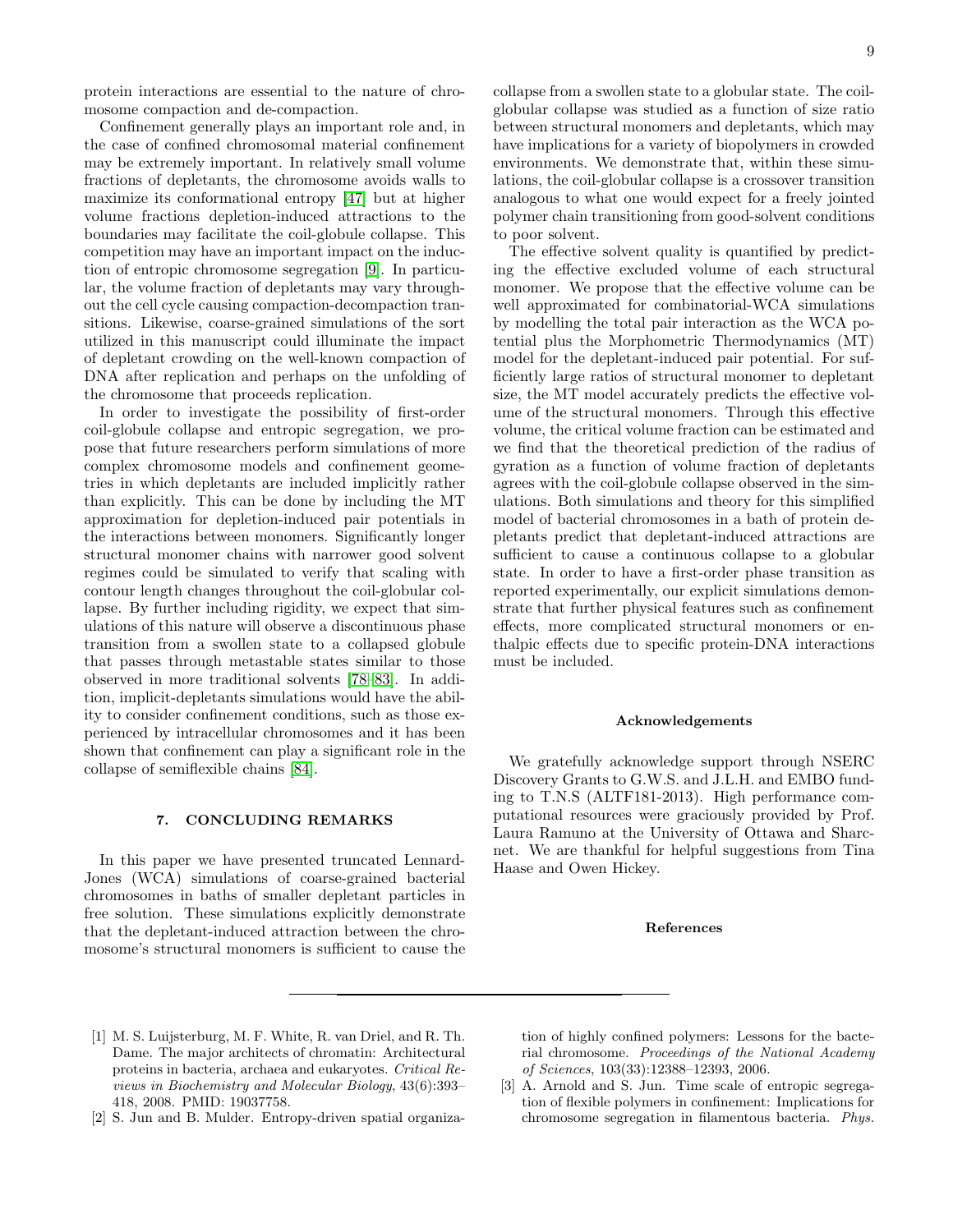Rev. E, 76:031901, Sep 2007.

- <span id="page-9-22"></span>[4] J. Fan, K. Tuncay, and P.J. Ortoleva. Chromosome segregation in escherichia coli division: A free energy-driven string model. Computational Biology and Chemistry,  $31(4):257 - 264, 2007.$
- <span id="page-9-21"></span>[5] S. Jun and A. Wright. Entropy as the driver of chromosome segregation. Nature Reviews Microbiology, 8(8):600–607, 2010.
- [6] S. Jun. Polymer physics for understanding bacterial chromosomes. In R. T. Dame and C. J. Dorman, editors, Bacterial Chromatin, pages 97–116. Springer Netherlands, 2010.
- [7] Y. Jung, C. Jeon, J. Kim, H. Jeong, S. Jun, and B.- Y. Ha. Ring polymers as model bacterial chromosomes: confinement, chain topology, single chain statistics, and how they interact. Soft Matter, 8:2095–2102, 2012.
- [8] Y. Jung, J. Kim, S. Jun, and B.-Y. Ha. Intrachain ordering and segregation of polymers under confinement. Macromolecules, 45(7):3256–3262, 2012.
- <span id="page-9-0"></span>[9] E. Minina and A. Arnold. Induction of entropic segregation: the first step is the hardest. Soft Matter, pages –, 2014.
- <span id="page-9-1"></span>[10] H. Walter and D. E. Brooks. Phase separation in cytoplasm, due to macromolecular crowding, is the basis for microcompartmentation.  ${FEBS}$  Letters, 361(23):135 – 139, 1995.
- <span id="page-9-2"></span>[11] S. B. Zimmerman and L. D. Murphy. Macromolecular crowding and the mandatory condensation of DNA in bacteria. {FEBS} Letters, 390(3):245 – 248, 1996.
- <span id="page-9-3"></span>[12] L. S. Lerman. A transition to a compact form of DNA in polymer solutions. Proceedings of the National Academy of Sciences, 68(8):1886–1890, 1971.
- [13] A. P. Minton. Excluded volume as a determinant of macromolecular structure and reactivity. Biopolymers, 20(10):2093–2120, 1981.
- <span id="page-9-4"></span>[14] A. P. Minton. The effect of volume occupancy upon the thermodynamic activity of proteins: some biochemical consequences. Molecular and Cellular Biochemistry, 55(2):119–140, 1983.
- <span id="page-9-5"></span>[15] M. Kojima, K. Kubo, and K. Yoshikawa. Elongation/compaction of giant DNA caused by depletion interaction with a flexible polymer. The Journal of Chemical Physics, 124(2):024902, 2006.
- <span id="page-9-6"></span>[16] S. B. Zimmerman and S. O. Trach. Estimation of macromolecule concentrations and excluded volume effects for the cytoplasm of escherichia coli. Journal of Molecular  $Biology, 222(3):599-620, 1991.$
- <span id="page-9-7"></span>[17] C. L Woldringh and T. Odijk. Structure of DNA within the bacterial cell: physics and physiology. Organization of the prokaryotic genome, pages 171–187, 1999.
- <span id="page-9-8"></span>[18] S. Cunha, C. L. Woldringh, and T. Odijk. Polymermediated compaction and internal dynamics of isolated escherichia coli nucleoids. Journal of Structural Biology,  $136(1):53 - 66, 2001.$
- [19] K. Richter, M. Nessling, and P. Lichter. Experimental evidence for the influence of molecular crowding on nuclear architecture. Journal of Cell Science, 120(9):1673–1680, 2007.
- <span id="page-9-9"></span>[20] R. Hancock. Self-association of polynucleosome chains by macromolecular crowding. European Biophysics Journal, 37:1059–1064, 2008.
- <span id="page-9-10"></span>[21] James Pelletier, Ken Halvorsen, Bae-Yeun Ha, Raffaella Paparcone, Steven J. Sandler, Conrad L. Woldringh, Wesley P. Wong, and Suckjoon Jun. Physical manipu-

lation of the escherichia coli chromosome reveals its soft nature. Proceedings of the National Academy of Sciences, 109(40):E2649–E2656, 2012.

- <span id="page-9-11"></span>[22] T. Odijk. Osmotic compaction of supercoiled DNA into a bacterial nucleoid. Biophysical Chemistry, 73(12):23 – 29, 1998.
- <span id="page-9-12"></span>[23] K. Yoshikawa, M. Takahashi, V. V. Vasilevskaya, and A. R. Khokhlov. Large discrete transition in a single dna molecule appears continuous in the ensemble. Physical Review Letters, 76:3029–3031, Apr 1996.
- <span id="page-9-13"></span>[24] Steven B. Zimmerman. Cooperative transitions of isolated escherichia coli nucleoids: Implications for the nucleoid as a cellular phase. Journal of Structural Biology,  $153(2):160 - 175$ , 2006.
- <span id="page-9-14"></span>[25] Michael Y. Tolstorukov, Konstantin M. Virnik, Sankar Adhya, and Victor B. Zhurkin. A-tract clusters may facilitate dna packaging in bacterial nucleoid. Nucleic Acids Research, 33(12):3907–3918, 2005.
- <span id="page-9-15"></span>[26] M. Thanbichler and L. Shapiro. Chromosome organization and segregation in bacteria. Journal of Structural  $Biology, 156(2):292-303, 2006.$
- <span id="page-9-16"></span>[27] Martijn S. Luijsterburg, Maarten C. Noom, Gijs J.L. Wuite, and Remus Th. Dame. The architectural role of nucleoid-associated proteins in the organization of bacterial chromatin: A molecular perspective. Journal of Structural Biology, 156(2):262 – 272, 2006.
- <span id="page-9-17"></span>[28] Tatsuya Hirano. Smc proteins and chromosome mechanics: from bacteria to humans. Philosophical Transactions of the Royal Society B: Biological Sciences, 360(1455):507–514, 2005.
- <span id="page-9-18"></span>[29] Tatsuya Hirano. At the heart of the chromosome: Smc proteins in action. Nature reviews: Molecular cell biology, 7(5):311–322, 2006.
- <span id="page-9-19"></span>[30] Abraham Minsky. Information content and complexity in the high-order organization of dna. Annual Review of Biophysics and Biomolecular Structure, 33:317–342, 2004.
- <span id="page-9-20"></span>[31] J. Stavans and A. Oppenheim. DNA-protein interactions and bacterial chromosome architecture. Physical Biology, 3(4):R1, 2006.
- <span id="page-9-23"></span>[32] L. Postow, C. D. Hardy, J. Arsuaga, and N. R. Cozzarelli. Topological domain structure of the escherichia coli chromosome. Genes & Development, 18(14):1766–1779, 2004.
- <span id="page-9-24"></span>[33] C. L. Woldringh and N. Nanninga. Structural and physical aspects of bacterial chromosome segregation. Journal of Structural Biology, 156(2):273 – 283, 2006.
- <span id="page-9-25"></span>[34] P. L. Graumann. SMC proteins in bacteria: Condensation motors for chromosome segregation? Biochimie,  $83(1):53 - 59, 2001.$
- <span id="page-9-26"></span>[35] R. T. Dame. The role of nucleoid-associated proteins in the organization and compaction of bacterial chromatin. Molecular Microbiology, 56(4):858–870, 2005.
- <span id="page-9-27"></span>[36] J. A. Valkenburg and C. L. Woldringh. Phase separation between nucleoid and cytoplasm in escherichia coli as defined by immersive refractometry. Journal of Bacteriology, 160(3):1151–1157, 1984.
- <span id="page-9-28"></span>[37] C. L. Woldringh. Nucleoid structure and segregation. In R. T. Dame and C. J. Dorman, editors, Bacterial Chromatin, pages 71–96. Springer Netherlands, 2010.
- <span id="page-9-29"></span>[38] T. N. Shendruk, M. Bertrand, J. L. Harden, G. W. Slater, and H. W. de Haan. Coarse-grained molecular dynamics simulations of depletion-induced interactions for soft matter systems. 2014. submitted - A14.08.0018.
- <span id="page-9-30"></span>[39] M. Oettel, H. Hansen-Goos, P. Bryk, and R. Roth. De-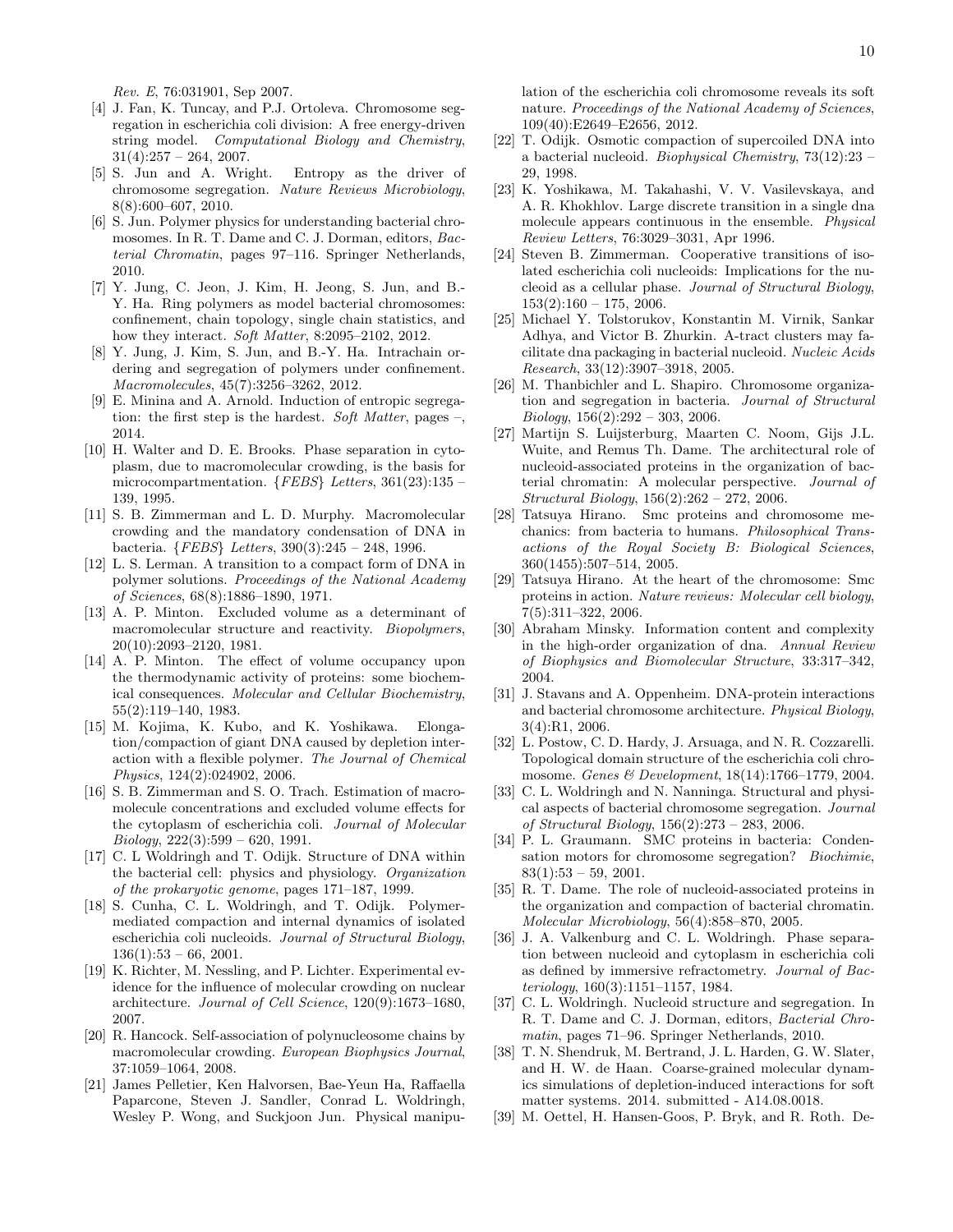pletion interaction of two spheres full density functional theory vs. morphometric results. Europhysics Letters, 85(3):36003, 2009.

- <span id="page-10-1"></span>[40] V. Botan, F. Pesth, T. Schilling, and M. Oettel. Hardsphere fluids in annular wedges: Density distributions and depletion potentials. Physical Review E, 79:061402, Jun 2009.
- <span id="page-10-0"></span>[41] D. J. Ashton, N. B. Wilding, R. Roth, and R. Evans. Depletion potentials in highly size-asymmetric binary hardsphere mixtures: Comparison of simulation results with theory. Physical Review E, 84:061136, Dec 2011.
- <span id="page-10-2"></span>[42] Y. Rosenfeld. Free-energy model for the inhomogeneous hard-sphere fluid mixture and density-functional theory of freezing. Physical Review Letters, 63:980–983, Aug 1989.
- <span id="page-10-3"></span>[43] T. Romantsov, I. Fishov, and O. Krichevsky. Internal structure and dynamics of isolated escherichia coli nucleoids assessed by fluorescence correlation spectroscopy. Biophysical Journal, 92(8):2875 – 2884, 2007.
- <span id="page-10-4"></span>[44] C. L. Woldringh. The role of co-transcriptional translation and protein translocation (transertion) in bacterial chromosome segregation. Molecular Microbiology, 45(1):17–29, 2002.
- <span id="page-10-5"></span>[45] G. W. Slater, C. Holm, M. V. Chubynsky, H. W. de Haan, A. Dubé, K. Grass, O. A. Hickey, C. Kingsburry, D. Sean, T. N. Shendruk, and L. Zhan. Modeling the separation of macromolecules: A review of current computer simulation methods. Electrophoresis, 30(5):792–818, 2009.
- <span id="page-10-6"></span>[46] A. Zaccone and E. M. Terentjev. Theory of molecular crowding in brownian hard-sphere liquids. Physical Review E, 85:061202, Jun 2012.
- <span id="page-10-7"></span>[47] Jagannath Mondal, Benjamin P. Bratton, Yijie Li, Arun Yethiraj, and JamesC. Weisshaar. Entropy-based mechanism of ribosome-nucleoid segregation in e.coli cells. Biophysical Journal, 100(11):2605 – 2613, 2011.
- <span id="page-10-8"></span>[48] A. Yu. Grosberg, A. R. Khokhlov, and Y. A. Atanov. *Sta*tistical Physics of Macromolecules. American Institute of Physics New York, 1994.
- <span id="page-10-9"></span>[49] A. Yu. Grosberg, A. R. Khokhlov, and L. W. Jelinski. Giant Molecules: Here, There, and Everywhere..., volume 65. 1997.
- <span id="page-10-10"></span>[50] D. Goulding and S. Melchionna. Accurate calculation of three-body depletion interactions. Physical Review E, 64:011403, Jun 2001.
- [51] D. Zhu, W. Li, and H. R. Ma. On pair additivity of the depletion force. Journal of Physics: Condensed Matter, 15(49):8281, 2003.
- <span id="page-10-11"></span>[52] D. J. Ashton and N. B. Wilding. Quantifying the effects of neglecting many-body interactions in coarse-grained models of complex fluids. Physical Review E, 89:031301, Mar 2014.
- <span id="page-10-12"></span>[53] R. Roth, R. Evans, and S. Dietrich. Depletion potential in hard-sphere mixtures:theory and applications. Physical Review E, 62:5360–5377, Oct 2000.
- [54] M. Schmidt. Density functional for additive mixtures. Physical Review E, 62:3799–3802, 2000.
- [55] R. Roth and R. Evans. The depletion potential in non-additive hard-sphere mixtures. Europhysics Letters, 53(2):271, 2001.
- [56] M. Schmidt. Geometry-based density functional theory: an overview. Journal of Physics: Condensed Matter, 15(1):S101, 2003.
- [57] R. Roth, B. Götzelmann, and S. Dietrich. Depletion forces near curved surfaces. Physical Review Letters,

83:448–451, Jul 1999.

- [58] R. Roth. Fundamental measure theory for hard-sphere mixtures: a review. Journal of Physics: Condensed Matter, 22(6):063102, 2010.
- [59] M. Oettel. Depletion force between two large spheres suspended in a bath of small spheres: Onset of the derjaguin limit. Physical Review E, 69:041404, 2004.
- [60] S. A. Egorov. Effect of repulsive and attractive interactions on depletion forces in colloidal suspensions: A density functional theory treatment. Physical Review E, 70:031402, Sep 2004.
- [61] R. Roth and M. Kinoshita. Depletion potential between large spheres immersed in a multicomponent mixture of small spheres. The Journal of Chemical Physics, 125(8), 2006.
- [62] P.-M. König, R. Roth, and S. Dietrich. Depletion forces between nonspherical objects. Physical Review E, 74:041404, 2006.
- <span id="page-10-13"></span>[63] A. R. Herring and J. R. Henderson. Hard-sphere fluid adsorbed in an annular wedge: The depletion force of hardbody colloidal physics. Physical Review E, 75:011402, 2007.
- <span id="page-10-14"></span>[64] S. Asakura and F. Oosawa. On interaction between two bodies immersed in a solution of macromolecules. The Journal of Chemical Physics, 22(7):1255–1256, 1954.
- <span id="page-10-15"></span>[65] H. Lekkerkerker and R. Tuinier. Colloids and the Depletion Interaction. Springer, 2011.
- <span id="page-10-16"></span>[66] M. A. Miller and D. Frenkel. Phase diagram of the adhesive hard sphere fluid. The Journal of Chemical Physics, 121(1):535–545, 2004.
- <span id="page-10-17"></span>[67] Yu. Ye. Eizner. Globule-coil transitions in homogeneous macromolecules. Polymer Science U.S.S.R., 11(2):409 – 417, 1969.
- [68] C. B. Post and B. H. Zimm. Internal condensation of a single DNA molecule. Biopolymers, 18(6):1487–1501, 1979.
- [69] C. Williams, F. Brochard, and H. L. Frisch. Polymer collapse. Annual Review of Physical Chemistry, 32(1):433– 451, 1981.
- [70] T. M. Birshtein and V. A. Pryamitsyn. Coil-globule type transitions in polymers. 2. Theory of coil-globule transition in linear macromolecules. Macromolecules, 24(7):1554–1560, 1991.
- [71] A. Yu. Grosberg and D. V. Kuznetsov. Quantitative theory of the globule-to-coil transition. 1. link density distribution in a globule and its radius of gyration. Macromolecules, 25(7):1970–1979, 1992.
- <span id="page-10-18"></span>[72] J. M. Polson and N. E. Moore. Simulation study of the coil-globule transition of a polymer in solvent. The Journal of Chemical Physics, 122(2):–, 2005.
- <span id="page-10-19"></span>[73] D. Yang and Q. Wang. Unified view on the meanfield order of coilglobule transition. ACS Macro Letters,  $0(0):952-954, 0.$
- <span id="page-10-20"></span>[74] LeonidA. Mirny. The fractal globule as a model of chromatin architecture in the cell. Chromosome Research, 19(1):37–51, 2011.
- <span id="page-10-21"></span>[75] Vincenzo G. Benza, Bruno Bassetti, Kevin D. Dorfman, Vittore F. Scolari, Krystyna Bromek, Pietro Cicuta, and Marco Cosentino Lagomarsino. Physical descriptions of the bacterial nucleoid at large scales, and their biological implications. Reports on Progress in Physics, 75(7):076602, 2012.
- <span id="page-10-22"></span>[76] Mirjam E Leunissen, Rémi Dreyfus, Fook Chiong Cheong, David G Grier, Roujie Sha, Nadrian C Seeman,